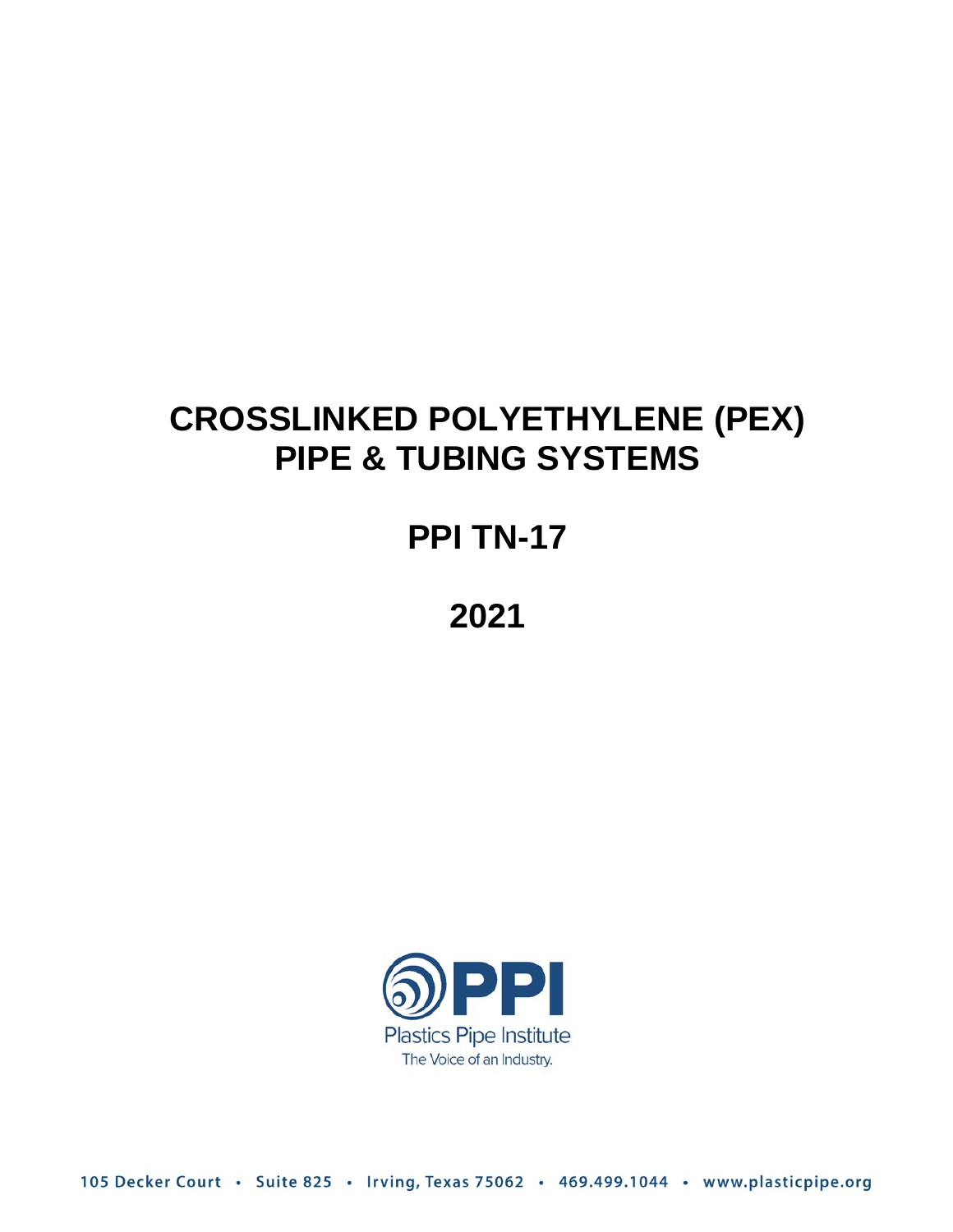## **Foreword**

This technical note was developed and published with the technical help and financial support of the members of the Plastics Pipe Institute (PPI). These members are committed to developing and improving quality products by assisting independent standards and user organizations in the development of standards, and also by developing design aids and reports to help engineers, code officials, specifying groups, contractors and users.

The purpose of this technical note is to provide general information on crosslinked polyethylene (PEX) pipe and tubing, how it is manufactured, and in what applications it can be used.

The PPI has prepared this technical note as a service to the industry. The information in this report is offered in good faith and believed to be accurate at the time of its preparation, but is offered "as is" without any express or implied warranty, including WARRANTIES OF MERCHANTABILITY AND FITNESS FOR A PARTICULAR PURPOSE. Additional information may be needed in some areas, especially regarding unusual or special applications. Consult the manufacturer or material supplier for more detailed information. A list of member manufacturers is available on the PPI website. PPI does not endorse the proprietary products or processes of any manufacturer and assumes no responsibility for compliance with applicable laws and regulations.

PPI intends to revise this report within 5 years or sooner if required, from the date of its publication, in response to comments and suggestions from users of the report. Please send suggestions of improvements to PPI. Information on other publications can be obtained by contacting PPI directly or visiting the web site.

The Plastics Pipe Institute, Inc.

[www.plasticpipe.org](https://www.plasticpipe.org/) 

This Technical Note, TN-17, was first issued in June 2001; revised in April 2009, February 2013, and July 2021.

© 2021 The Plastics Pipe Institute, Inc.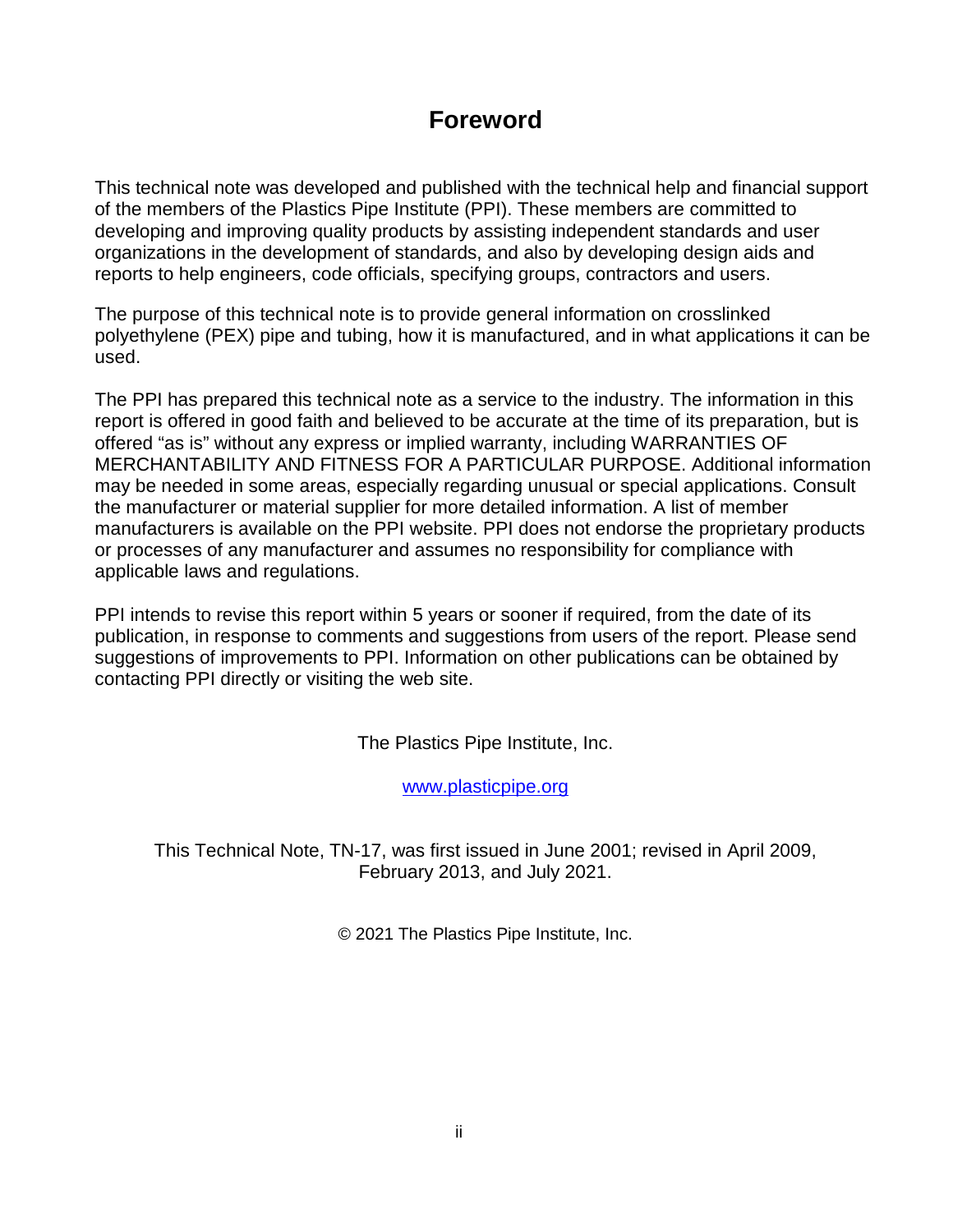## **TABLE OF CONTENTS**

| 1.0 |  |
|-----|--|
| 2.0 |  |
| 3.0 |  |
| 4.0 |  |
| 5.0 |  |
| 6.0 |  |
| 7.0 |  |
| 8.0 |  |
| 9.0 |  |
|     |  |
|     |  |
|     |  |
|     |  |
|     |  |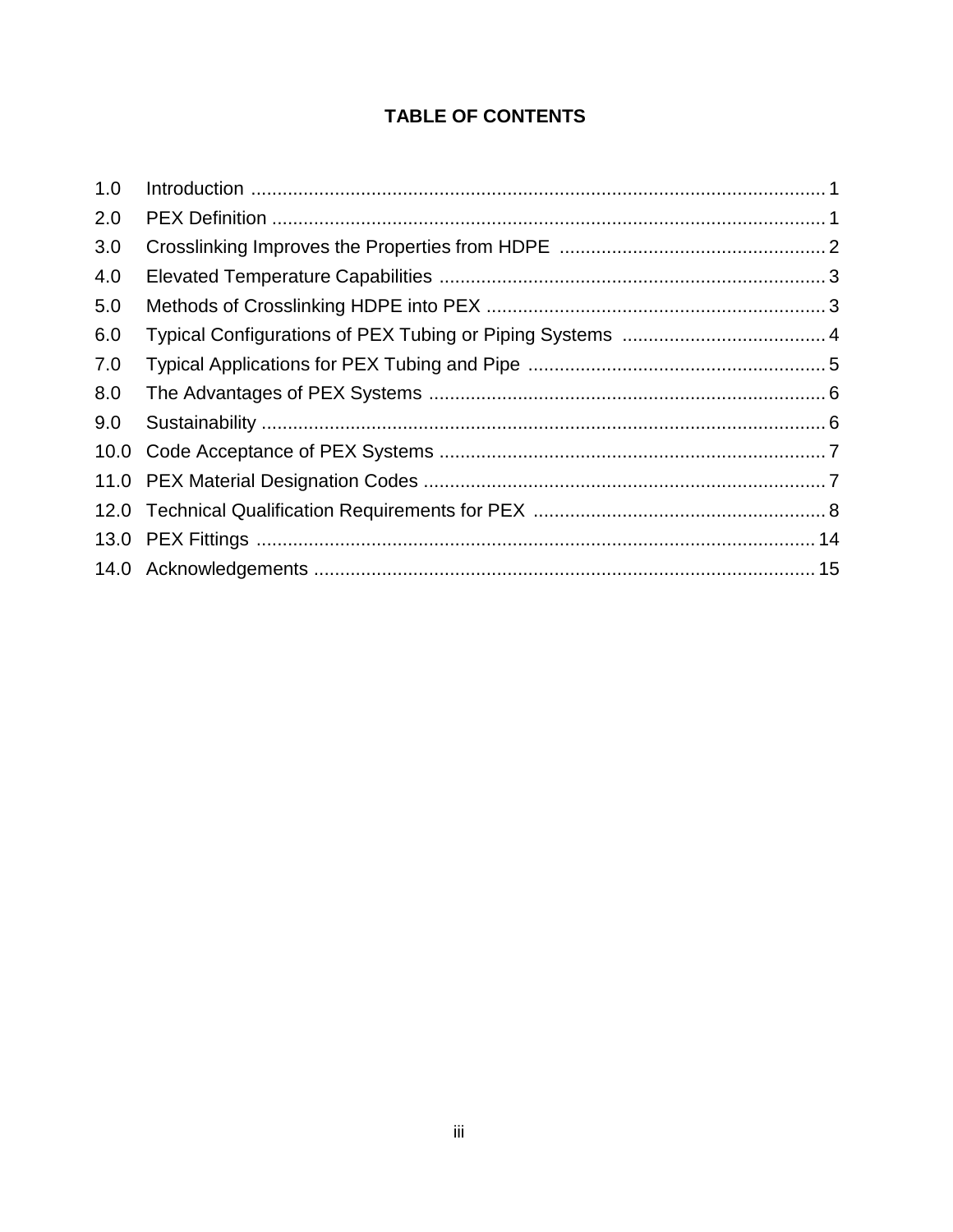## **CROSSLINKED POLYETHYLENE (PEX) PIPE & TUBING SYSTEMS**

## <span id="page-3-0"></span>1.0 INTRODUCTION

The successful use of crosslinked polyethylene (PEX) systems throughout the world in numerous applications, along with the capabilities of PEX pipe and tubing in cold- and hotwater pressure piping environments, have generated significant interest and growth in the usage in these materials across North America.

To answer common questions about PEX materials from installers, designers, builders, engineers and specifiers, as well as the public, this technical note provides an overview of PEX properties and capabilities, the applications and benefits of PEX, and the technical requirements for PEX systems. Several product standards are listed as references.

### <span id="page-3-1"></span>2.0 PEX DEFINITION

PEX is the acronym for Crosslinked Polyethylene.

#### 2.1. Formal Definition

Crosslinked Polyethylene is a polyethylene material which has undergone a change in molecular structure using a chemical or a physical process whereby a majority of the polymer chains are chemically linked.

Crosslinking of polyethylene into PEX for pipe and tubing results in improved properties such as elevated temperature strength and performance, chemical resistance, flexibility, and resistance to slow crack growth.

#### 2.2. Explanation

PEX is a modified polyethylene material, typically high-density polyethylene (HDPE), which has undergone a change in the molecular structure using a chemical or a physical process whereby the majority of the polymer chains are permanently linked to each other.

This crosslinking of the polymer chains results in improved performance properties such as elevated temperature strength, flexibility, chemical resistance, environmental stress crack resistance (ESCR), resistance to slow crack growth (SCG), toughness, and abrasion resistance. Crosslinking also makes PEX a "semi-thermoset" polymer, providing excellent long-term stability.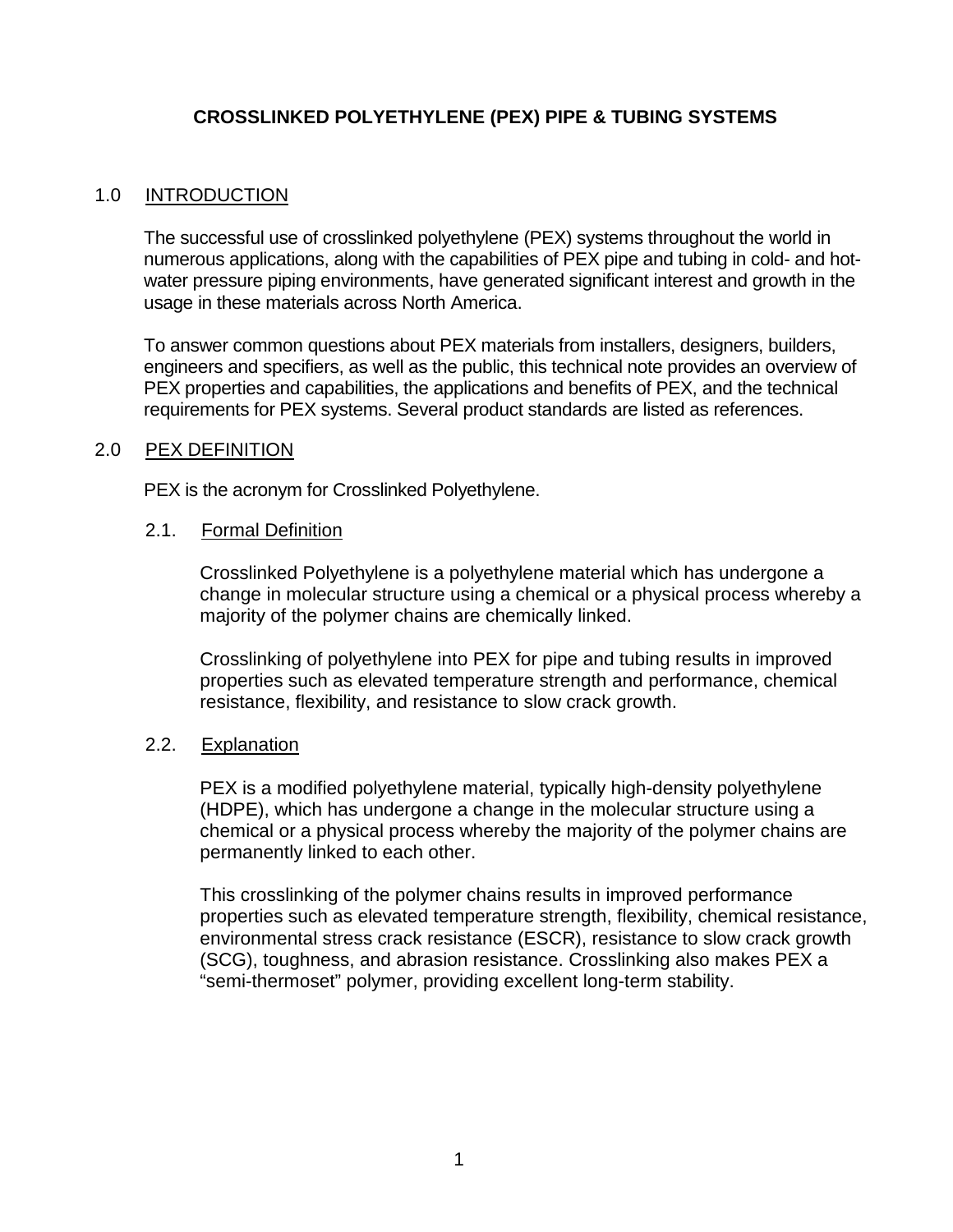## <span id="page-4-0"></span>3.0 CROSSLINKING IMPROVES THE PROPERTIES FROM HDPE

Below is a table summarizing the property changes from HDPE to PEX materials in general:

| <b>Property</b>                                   | <b>Change from HDPE to</b><br><b>PEX</b> | <b>Benefit</b>                                                                                                                                   |  |
|---------------------------------------------------|------------------------------------------|--------------------------------------------------------------------------------------------------------------------------------------------------|--|
| Tensile Yield Strength @ 73°F<br>$(23^{\circ}C)$  | <b>Typically Unchanged</b>               | PEX is suitable for both low-<br>and elevated-temperature                                                                                        |  |
| Tensile Yield Strength @ 180°F<br>$(82^{\circ}C)$ | <b>Typically Increases</b>               | applications                                                                                                                                     |  |
| <b>Elongation at Break</b>                        | Unchanged or Increases                   | Improved flexibility to withstand<br>installation stresses while<br>resisting tensile deformation                                                |  |
| <b>Environmental Stress Crack</b><br>Resistance   | <b>Increases</b>                         | Greater resistance to<br>environmental hazards. Improved<br>toughness and abrasion<br>resistance.                                                |  |
| <b>Resistance to Slow Crack</b><br>Growth         | Increases                                | Greater resistance to<br>environmental hazards such as<br>scratches. Improved toughness<br>and abrasion resistance.                              |  |
| <b>Creep Resistance</b>                           | <b>Increases</b>                         | Improved stability over long-term<br>pressurization and loads. The<br>traditional HDPE stress curve<br>"knee- point" is typically<br>eliminated. |  |
| Hydrostatic Design Basis (HDB):                   |                                          | HDB is an evaluation of the long-<br>term hoop strength of the                                                                                   |  |
| HDB @ 73°F (23°C)                                 | <b>Typically Unchanged</b>               | material, and is used to develop<br>its pressure ratings.                                                                                        |  |
| HDB @ 180°F (82°C)                                | Increases                                | PEX is suitable for both low-<br>and elevated-temperature<br>applications.                                                                       |  |
| <b>Hydrocarbon Permeation</b>                     | Unchanged                                | Similar performance                                                                                                                              |  |
| <b>Chemical Resistance *</b>                      | <b>Typically Increases</b>               | Similar or improved performance                                                                                                                  |  |

| Table 1: Summary of Property Changes from HDPE to PEX Materials |  |  |
|-----------------------------------------------------------------|--|--|
|                                                                 |  |  |

*\* The chemical resistance of thermoplastics is complex and is generally a function of the polymer's resistance to applied load, temperature, and environment. See PPI TR-19 Chemical Resistance of Plastic Piping Materials.*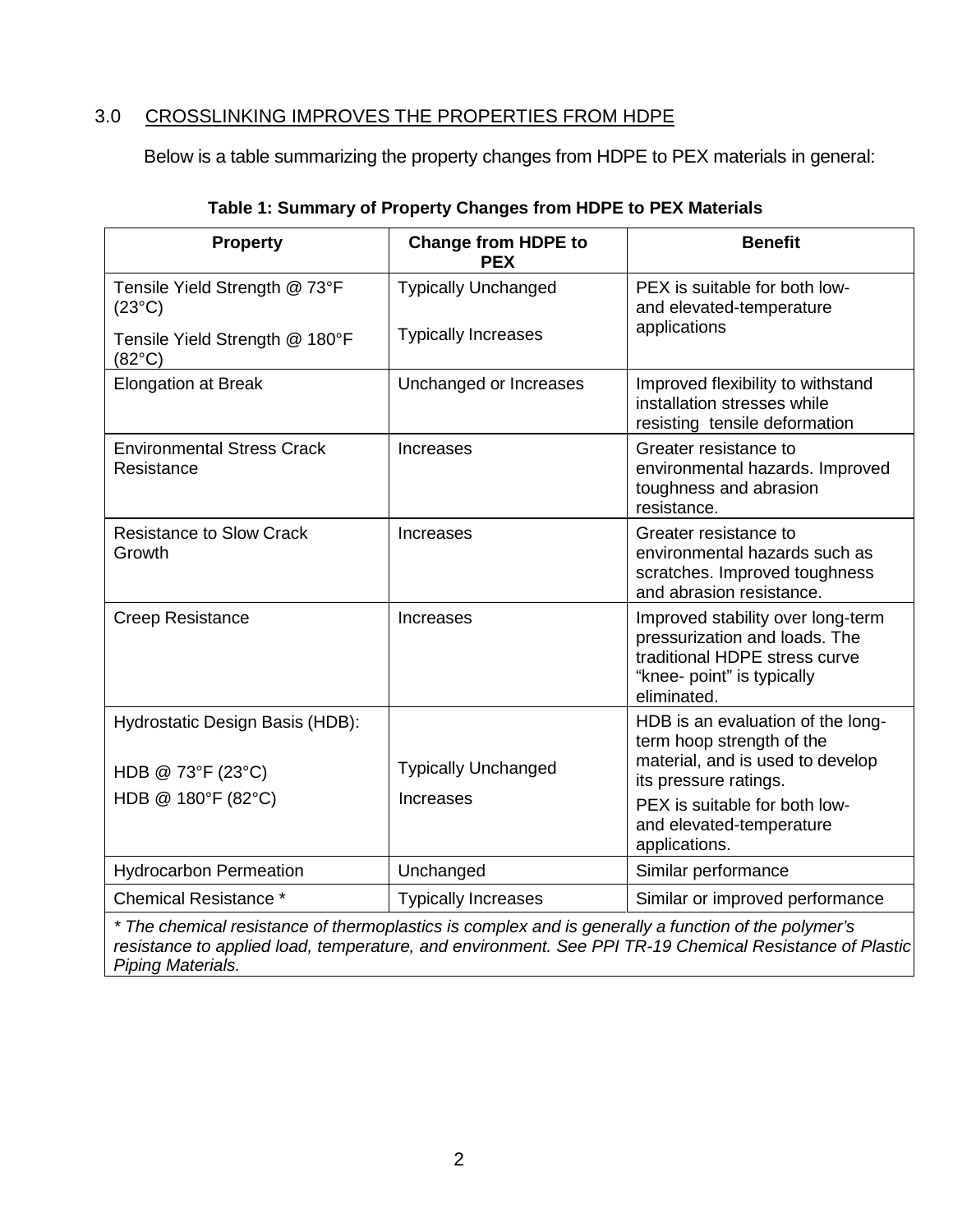## <span id="page-5-0"></span>4.0 ELEVATED TEMPERATURE CAPABILITIES

In general, 140°F (60°C) is the typical maximum service temperature for thermoplastic HDPE pressure pipe applications. With PEX, however, the in-service temperature is at least [1](#page-5-2)80°F (82°C) and sometimes as high as 200°F (93°C)<sup>1</sup>. PEX tubing is also tested to ensure that short-term exposure to a temperature of 210°F (99°C) at an internal pressure of 150 psig is also tolerated.

## <span id="page-5-1"></span>5.0 METHODS OF CROSSLINKING HDPE INTO PEX

Polyethylene can be crosslinked using several technologies or methods. All methods create links or bonds between the single chains of HDPE to form a three-dimensional molecular matrix. The number of links between the polyethylene molecules determines the crosslink density and is an important factor in determining the physical properties of the material.

The three most common methods of crosslinking polyethylene for pipe and tubing are:

## 5.1. Peroxide Method

This method employs organic peroxides that, when heated, generate reactive free radicals that splice HDPE chains together during extrusion. This is sometimes referred to as the *PEX-a Process*.

## 5.2. Silane Method

This method involves grafting a reactive silane molecule to the backbone of the polyethylene. This is sometimes referred to as the *PEX-b Process*.

## 5.3. Electron Beam Method

This method involves subjecting the extruded HDPE pipe to a dose of highenergy electrons. This is sometimes referred to as the *PEX-c Process*.

**NOTE 1**: These letter designations are not related to any type of performance rating system. PEX pipe and tubing produced by each of the three methods must meet the same technical requirements as specified in the relevant PEX standards (e.g., ASTM F876, ASTM F2788, CSA B137.5).

> Other crosslinking methods are also in commercial use. Although each method of crosslinking may produce slightly different pipe characteristics, all PEX pipe and tubing is required to meet or exceed the minimum requirements of the standard/s to which the product is listed.

<span id="page-5-2"></span> <sup>1</sup> *See PPI TN-52 Guide to High-temperature Applications of Non-Potable PEX Pipe and Tubing Systems*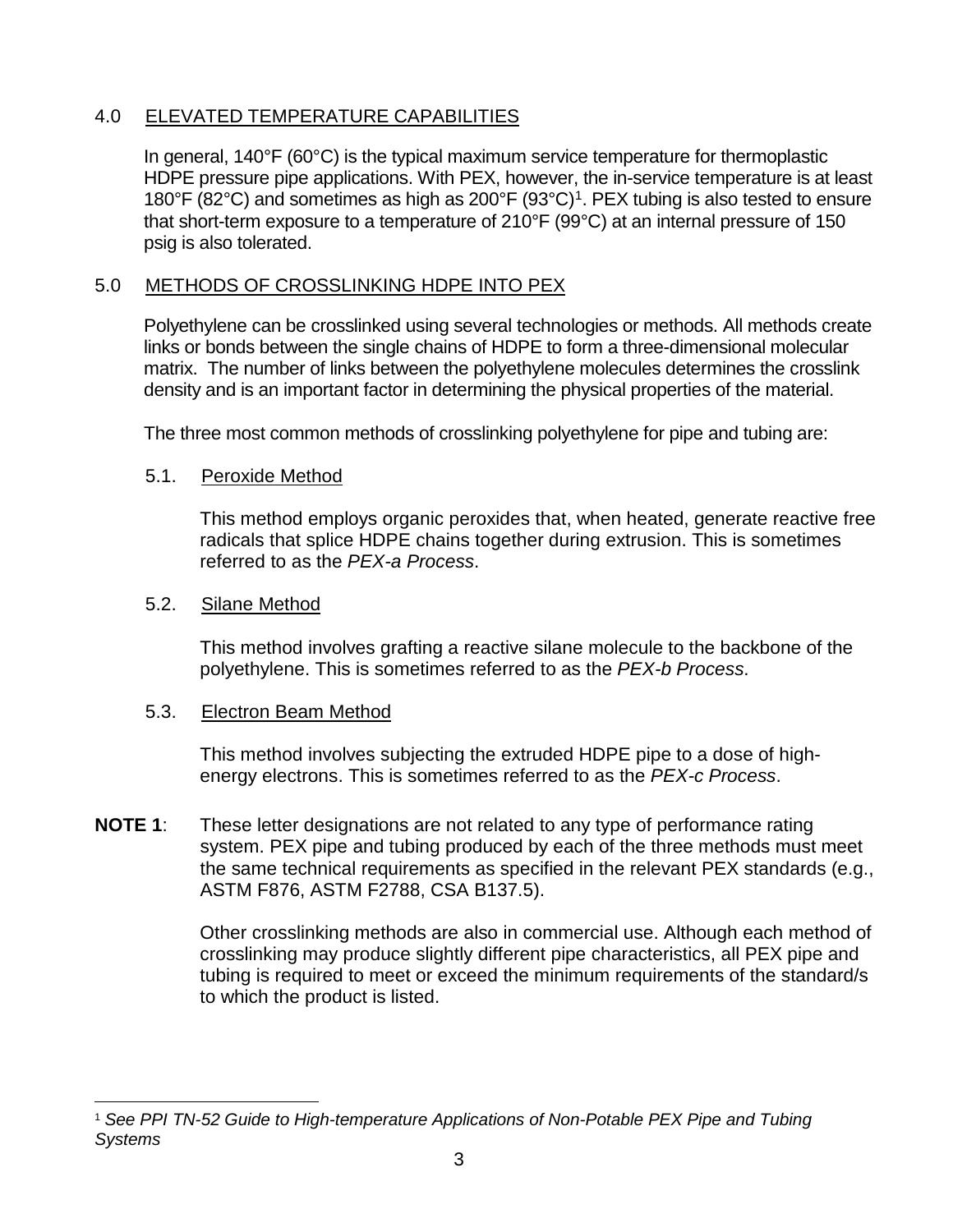## <span id="page-6-0"></span>6.0 TYPICAL CONFIGURATIONS OF PEX TUBING OR PIPING SYSTEMS

PEX pipe and tubing are commonly manufactured and supplied in both coils and straight lengths. It is more typical for smaller diameter products (i.e., less than 1 inch nominal) to be supplied in coils, while larger diameter products (i.e., 1 inch nominal and greater) are typically supplied in straight lengths of various lengths, per the customer preference.

In the PEX industry, "tubing" typically refers to PEX products where the actual outside diameter (OD) is 1/8 inch (0.125") larger than the nominal size, the same as copper tube sizes (CTS) – see ASTM F876 and CSA B137.5.

"Pipe" typically refers to PEX products where the actual OD matches the that of steel pipe of the same nominal size, otherwise known as Iron Pipe Sizing (e.g., 4 inch IPS), or products in which the actual OD matches the nominal size directly (e.g., 63 mm) – see ASTM F2788 and F2968. In both cases, specified tolerances apply, as per relevant standards.

### 6.1. PEX Tubing

PEX tubing is available in nominal tubing sizes from 1/4 to 4 inch. The wall thickness is based upon standard dimensional ratio (SDR) 9 values, which yield standard hydrostatic pressure ratings of 160 psi at 73°F (1105 kPa at 23°C) and 100 psi at 180°F (690 kPa at 82°C). Additionally, some PEX tubing products are rated for operation of 80 psi at 200°F (550 kPa at  $93^{\circ}$ C)<sup>1</sup>. Consult the specific PEX manufacturer's literature and listings for appropriate pressure ratings. PEX tubing is sold in coils and straight lengths.

PEX tubing products are approved in plumbing and mechanical building codes for applications such as hot- and cold-water distribution, radiant floor heating, snow & ice melting, water service lines, and fire protection (i.e., residential sprinklers).

A wide selection of fittings constructed of metal or polymer is available for PEX tubing. PEX fittings are also subject to specific product specifications and standardized test requirements. See Section 13.0 of this document.

## 6.2. PEX Pipe

PEX pipe is available in metric pipe sizes of DN 16 to DN 1000 (approximate outside diameters of 16 mm to 1005 mm) and inch pipe sizes NPS 3 to NPS 54 (approximate outside diameters of 3.5 in. to 54 in.). Several standard dimensional ratio (SDR) values apply to PEX pipe, controlling the wall thickness.

## 6.3. Coatings and Barriers

Some PEX tubing and pipes are available with specific coatings or barriers for specific purposes, such as resistance to oxygen diffusion, ultraviolet (UV) resistance, color-coding, etc. The specific performance of these coatings or barriers should be discussed with the PEX manufacturer to ensure the correct PEX material is used for the application.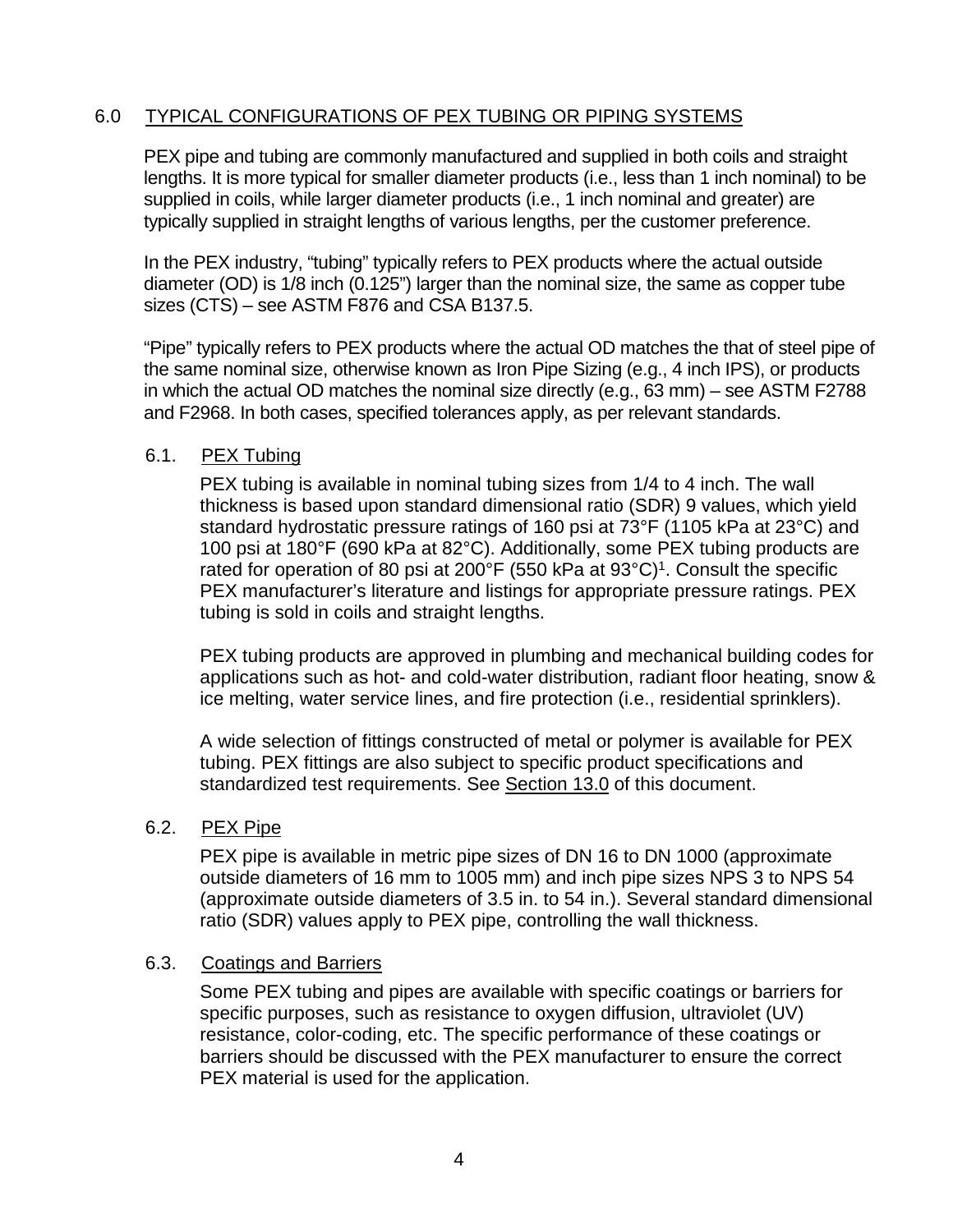**NOTE 2**: Consult model, national, and local codes (or "applicable local codes") and the authority having jurisdiction (AHJ) when selecting the type of PEX pipe or tubing and components for specific applications. Also, consult the PEX manufacturer for specific approvals, recommendations, and limitations.

## <span id="page-7-0"></span>7.0 TYPICAL APPLICATIONS FOR PEX TUBING AND PIPE

- 7.1. PEX tubing is typically used in the following applications:
	- Potable water service pipes
	- Residential potable cold- and hot-water distribution systems,
	- Commercial potable cold- and hot-water distribution systems
	- Residential (i.e., NFPA 13D) fire protection systems
	- Hydronic distribution piping (hot and cold water for space conditioning)
	- Hydronic radiant heating and cooling, using warm or chilled fluids
	- Outdoor snow and ice melting
	- Outdoor turf conditioning
	- Ice rink surface piping and subsurface heating
	- Freezer-slab protection (keeping subfloors below freezer slabs from freezing)
	- Warm- and hot-water radiator connection piping
	- Hot-water baseboard convector piping
	- Chilled water piping
	- District heating and cooling pipelines
	- Geothermal ground loop heat exchangers
	- Building services piping
	- Compressed air distribution
	- Specialized industrial and mining applications
- **NOTE 3**: PEX is typically *not* used for refrigerant line piping or medical gas applications.
	- 7.2. PEX pipe is typically used in the following applications:
		- Potable water pipes (underground)
		- Natural gas distribution (underground)
		- Oil and gas gathering
		- Chilled water piping
		- District heating and cooling pipelines
		- Compressed air distribution
		- Specialized industrial and mining applications

PEX is a unique material that provides many opportunities for new applications.

Please discuss your application with any PEX manufacturer to determine if PEX is the material of choice for the specific application.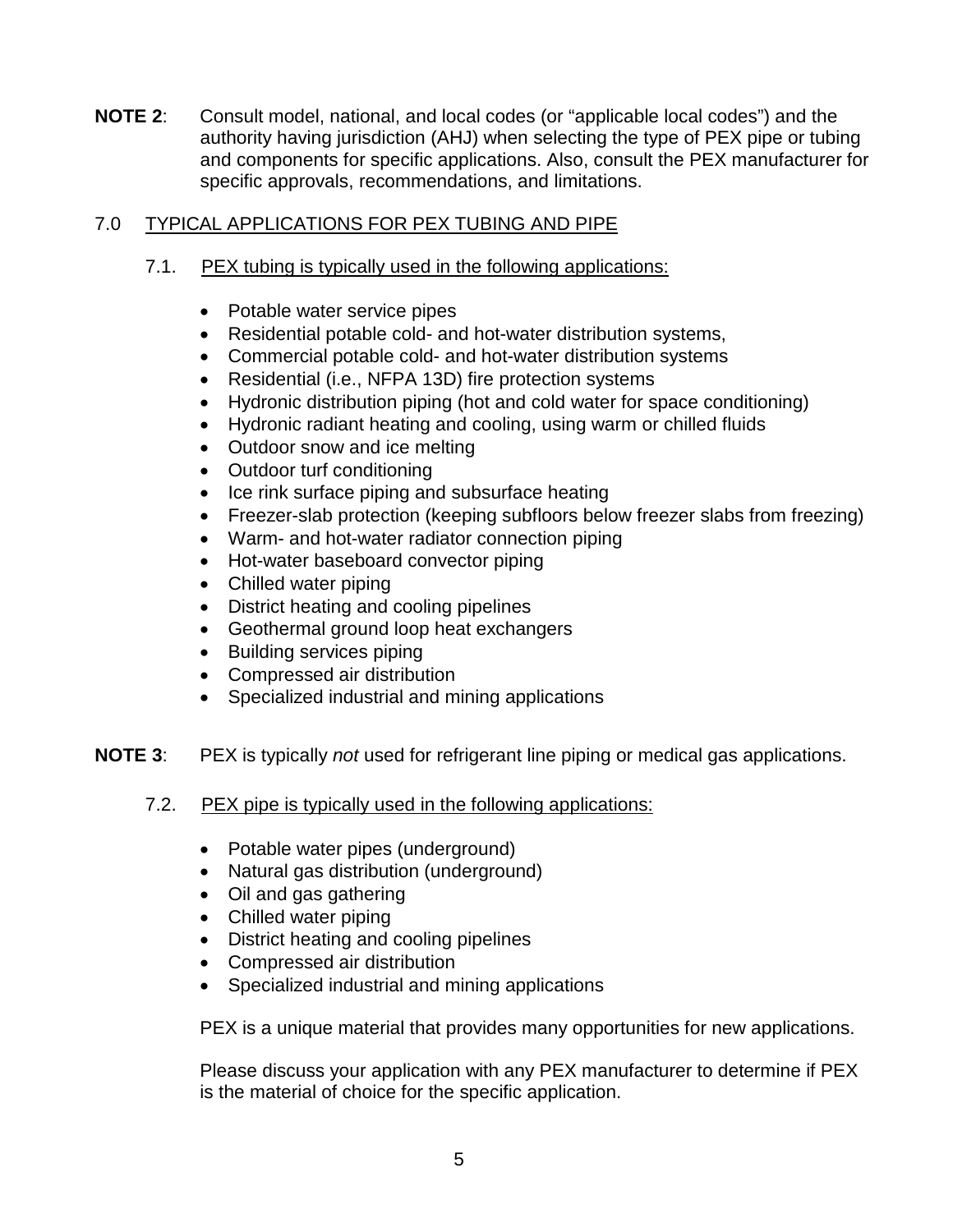## <span id="page-8-0"></span>8.0 THE ADVANTAGES OF PEX SYSTEMS

For potable water applications, PEX plumbing systems offer the following advantages over competing materials as documented in the *"Design Guide for Residential PEX Water Supply Plumbing Systems"* published by PPI, PPFA, and the Home Innovation Research Lab (please refer to that "Guide" for additional details):

- Safety of potable water and long-term reliability
- Resistant to corrosion and deposits (i.e., no mineral build-up)
- Resistant to common disinfectants (e.g., chlorine and chloramines)
	- o See PPI TN-53 and PPI Statement A
- No flame used for joining; compression-style fittings
- Speed and ease of installation with professional appearance
- Cost effectiveness, lower installed cost than metal piping materials
- Energy efficiency through reduced heat transfer o See PPI TR-48
- Elevated temperature capability
- Long-term hydrostatic strength stability
- Erosion resistance
	- o See PPI TN-26
- Durability and toughness
- Flexibility, even at cold temperatures
- Resistance to freeze-break damage
	- o See PPI TR-52
- Resistance to most chemicals found on construction sites
- Noise and water hammer resistance (pressure surge absorption)
- Light weight, easy to transport

For other applications, these same advantages apply for PEX systems.

Additional distinct advantages may be found in other applications, depending on the traditional material used as the basis for comparison.

## <span id="page-8-1"></span>9.0 SUSTAINABILITY

PEX pipe and tubing systems are considered to be more sustainable solutions for piping systems than traditional metal materials, for multiple reasons:

- No mining operations for the ore
- Lower cost to the environment for production
- Low energy cost to produce PEX as compared with copper
- Smooth wall, excellent flow characteristics reduce pumping costs
- Proven long life and durability provides value
- Light weight of PEX reduces transportation costs
- Flexibility can dampen water hammer, reducing pressure spikes
- PEX does not add minerals to drinking water
- PEX systems protect health and safety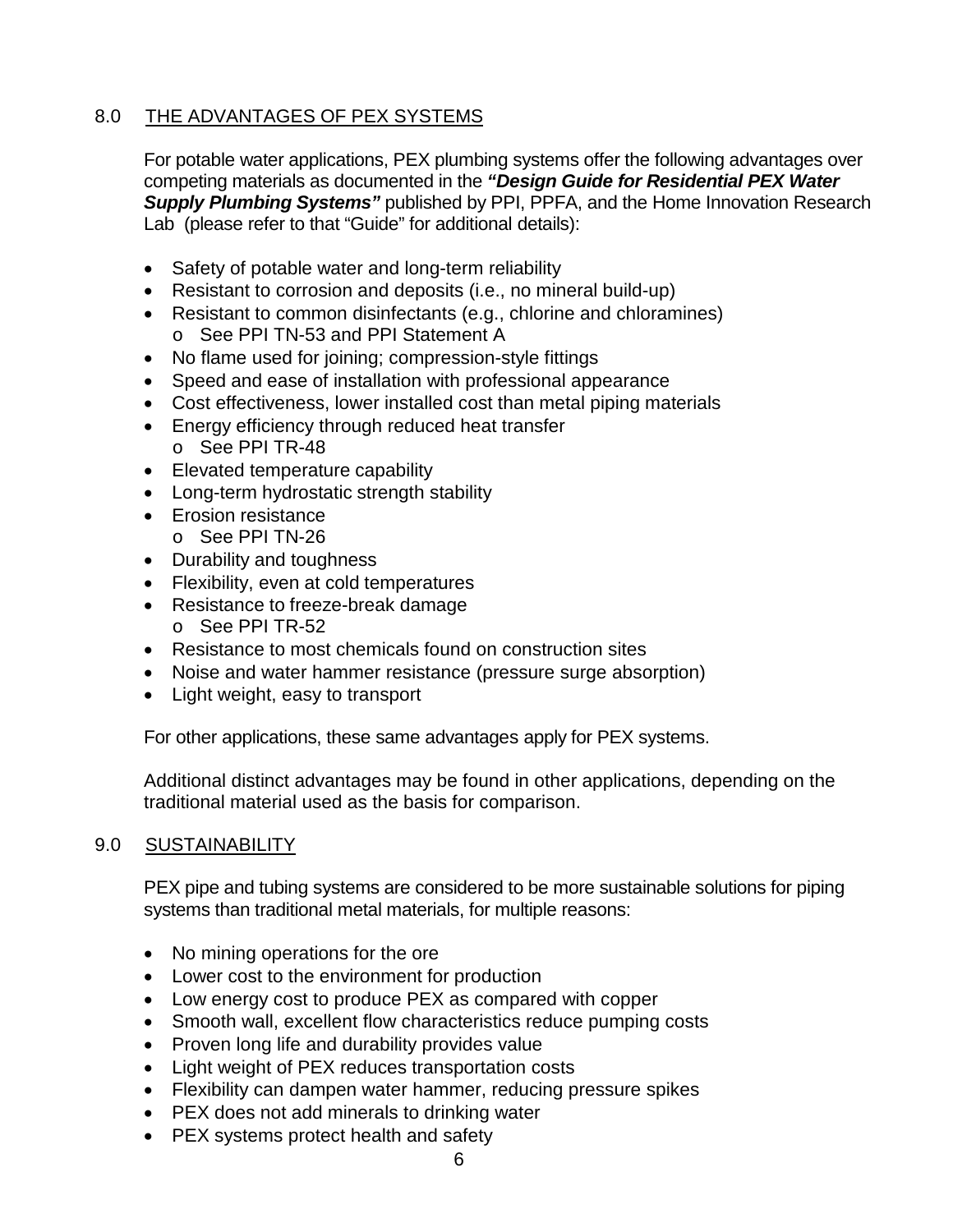## <span id="page-9-0"></span>10.0 CODE ACCEPTANCE OF PEX SYSTEMS

PEX plumbing systems are approved by all major building codes, including (but not limited to) the: *International Residential Code, International Plumbing Code, National Standard Plumbing Code, Uniform Plumbing Code,* and the *National Plumbing Code of Canada*.

PEX heating/cooling systems are approved by the *International Residential Code, International Mechanical Code, Uniform Mechanical Code, Uniform Solar, Hydronic, and Geothermal Code,* and by CSA B214 *Installation Code for Hydronic Heating Systems*  (Canada)*.*

PEX systems are also recognized by certain codes for water service lines, chilled water piping, geothermal heat exchangers and more, with specific requirements. An example of other codes includes ASME B31.9 *Building Services Piping*.

**NOTE 4**: Consult local codes when selecting the type of PEX pipe or tubing and components for specific applications. Also consult the PEX manufacturer for specific approvals, recommendations, and limitations.

## <span id="page-9-1"></span>11.0 PEX MATERIAL DESIGNATION CODES

Unlike thermoplastic PE material designation codes, the first two digits of the PEX material designation code are not used to describe its short-term properties. Instead:

- **The first digit** of the PEX material designation code is for chlorine resistance when tested in accordance with ASTM F2023 and evaluated in accordance with ASTM F876 (tubing) or F2788 (pipe):
	- o A digit "1" indicates the PEX tubing has been tested and meets the F876 requirement for minimum chlorine resistance at the end use condition of 25% of the time at 140°F (60°C) and 75% of the time at 73°F (23°C).
	- o A digit "3" indicates the PEX tubing has been tested and meets the F876 requirement for minimum chlorine resistance at the end use condition of 50% of the time at 140°F (60°C) and 50% of the time at 73°F (23°C).
	- o A digit "5" indicates the PEX tubing has been tested and meets the F876 requirement for minimum chlorine resistance at the end use condition of 100% of the time at 140°F (60°C).
	- o A digit "0" indicates it does not meet this requirement or it has not been tested.
- **The second digit** of the PEX material designation code is used to indicate the level of UV resistance for the PEX material when tested in accordance with ASTM F2657 and evaluated in accordance with ASTM F876:
	- o A digit "1" indicates the PEX tubing has been tested and meets the F876 requirement for minimum UV resistance of 1 month.
	- o A digit "2" indicates the PEX tubing has been tested and meets the F876 requirement for minimum UV resistance of 3 months.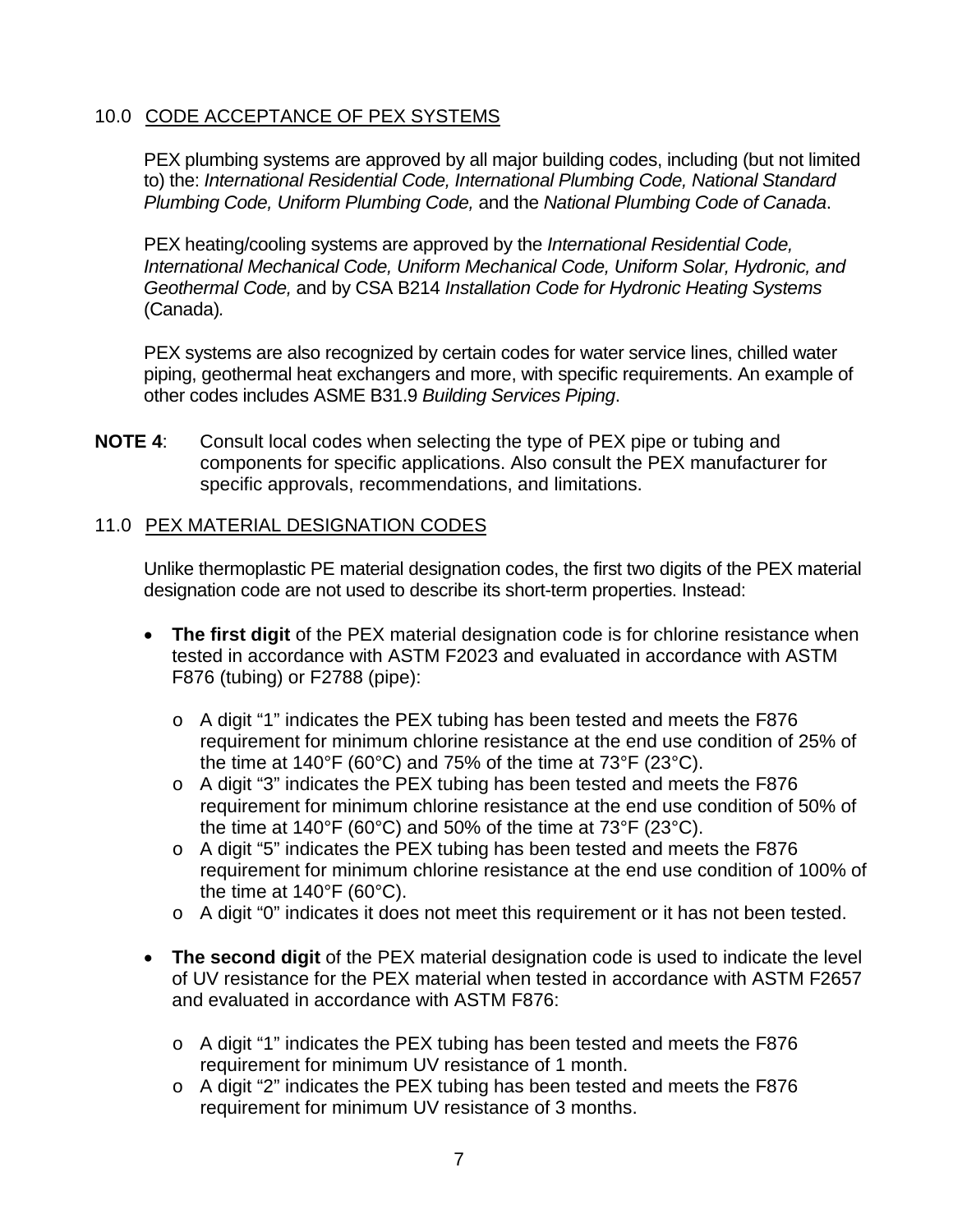- o A digit "3" indicates the PEX tubing has been tested and meets the F876 requirement for minimum UV resistance of 6 months.
- o A digit "0" indicates it does not meet any minimum UV resistance requirement or it has not been tested.
- **The last two digits** of the PEX material designation code represent the PPI recommended Hydrostatic Design Stress at 73°F (23°C) divided by one hundred. PEX pipe and tubing materials use a Design Factor of 0.5.

An example of this pipe material designation code is as follows:

- **PEX 1106** is a crosslinked polyethylene (the PEX abbreviation is in accordance with ASTM D1600)
	- o The first digit of "**1**" indicates that this material has been tested and meets the F876 requirement for minimum chlorine resistance at the end use condition of 25% of the time at 140°F (60°C) and 75% of the time at 73°F (23°C).
	- o The second digit of "**1**" indicates that this material has been tested and meets the F876 requirement for minimum UV resistance of 1 month.
	- o The third and fourth digits of "**06**" indicates that this material has a 630 psi maximum recommended HDS (0.5 design factor) at 73°F (23°C).

## <span id="page-10-0"></span>12.0 TECHNICAL QUALIFICATION REQUIREMENTS FOR PEX

In order to qualify a PEX tubing or piping product for commercial market use, a manufacturer's piping system must be evaluated and approved to one or more of the following industry standards, depending on the application and the jurisdiction:

- API Spec 15PX *Specification for Crosslinked Polyethylene (PEX) Line Pipe*
- ASTM F876 *Standard Specification for Crosslinked Polyethylene (PEX) Tubing*
- ASTM F877 *Standard Specification for Crosslinked Polyethylene (PEX) Plastic Hotand Cold-Water Distribution Systems*
- ASTM F2023 *Standard Test Method for Evaluating the Oxidative Resistance of Crosslinked Polyethylene (PEX) Pipe, Tubing and Systems to Hot Chlorinated Water*
- ASTM F2657 *Standard Test Method for Outdoor Weathering Exposure of Crosslinked Polyethylene (PEX) Tubing*
- ASTM F2788 *Standard Specification for Metric- and Inch-sized Crosslinked Polyethylene (PEX) Pipe*
- ASTM F2829 *Standard Specification for Metric- and Inch-Sized Crosslinked Polyethylene (PEX) Pipe Systems*
- ASTM F2968 *- Standard Specification for Crosslinked Polyethylene (PEX) Pipe for Gas Distribution Applications*
- AWWA C904 *Crosslinked Polyethylene (PEX) Pressure Tubing, ½ in. Through 3 in. for Water Service*
- CSA B137.5 *Crosslinked Polyethylene Tubing Systems for Pressure Applications*
- NSF/ANSI 14 *Plastics Piping System Components and Related Materials* (for both potable water and radiant floor heating applications)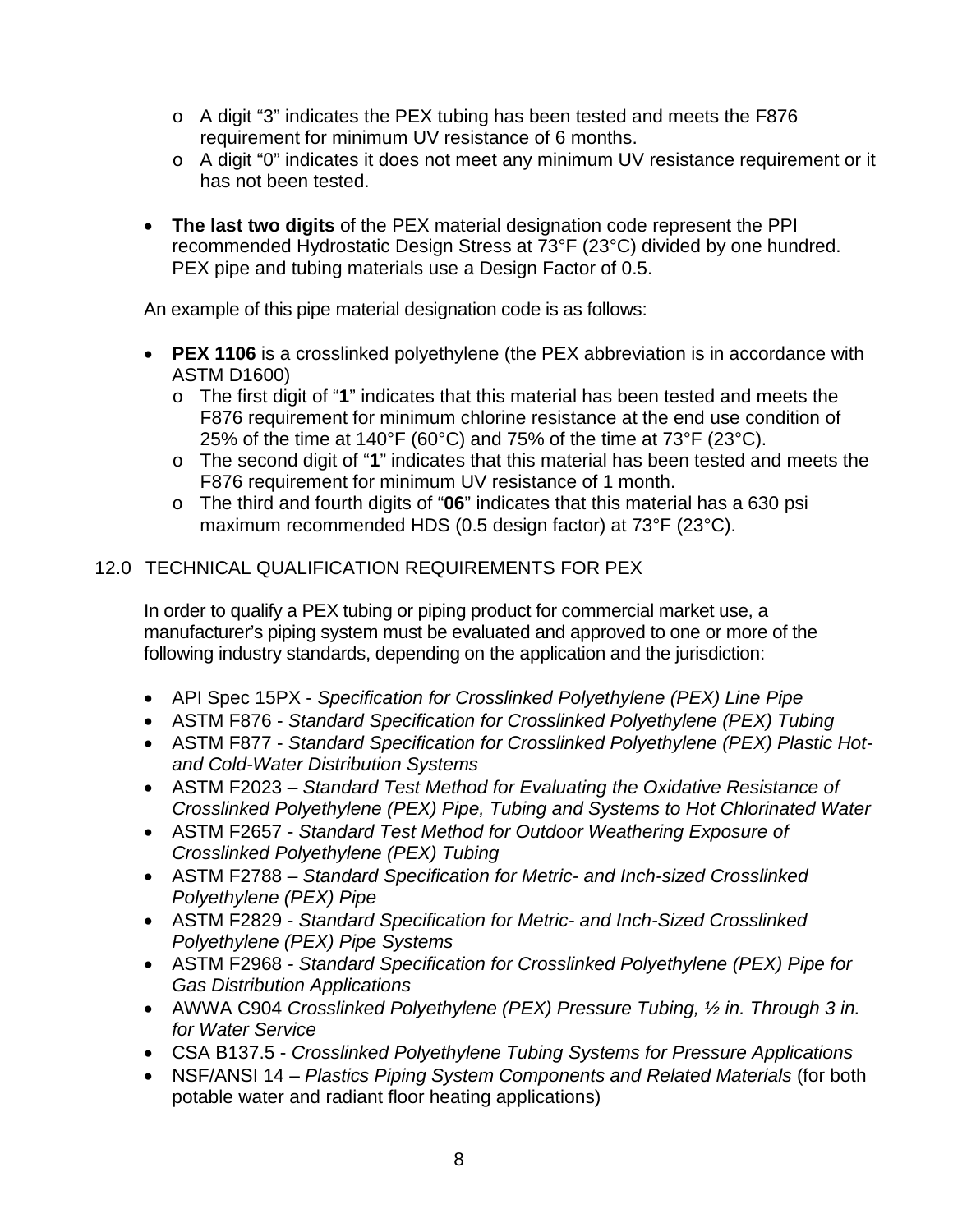- NSF/ANSI/CAN 61 *Drinking Water System Components - Health Effects* (for potable water applications only)
- NSF/ANSI 372 *Drinking Water System Components – Lead Content*
- PPI TR-3 *Policies and Procedures for Developing Hydrostatic Design Basis (HDB) Pressure Design Basis (PDB) Strength Design Basis (SDB) and Minimum Required Strength (MRS) Ratings for Thermoplastic Piping Materials or Pipe*

The text in sections 12.1 through 12.14 explains these referenced technical standards using the abstracts and summaries of those standards as published by API, ASTM, AWWA, CSA, NSF, and PPI, respectively, with permissions as shown. The content below is used with permission of each of the publishing organizations and is subject to change.

## 12.1. API Spec 15PX *Specification for Crosslinked Polyethylene (PEX) Line Pipe*

This specification covers PEX line pipe utilized for the production and transportation of oil, gas, and non-potable water. The piping is intended for use in new construction, structural, pressure-rated liner, line extension, and repair of both aboveground and buried pipe applications. Specific equipment covered by this specification is listed as follows: a) PEX line pipe; b) fittings.

### 12.2. ASTM F876 *Standard Specification for Crosslinked Polyethylene (PEX) Tubing*

This specification covers crosslinked polyethylene (PEX) tubing that incorporates an optional polymeric inner, middle or outer layer and that is outside diameter controlled, made in nominal SDR9 tubing dimension ratios except where noted, and pressure rated for water at three temperatures (see Appendix 1). Included are requirements and test methods for material, workmanship, dimensions; burst pressure, hydrostatic sustained pressure, excessive temperature and pressure, environmental stress cracking, stabilizer functionality, bent tube hydrostatic pressure, oxidative stability in potable chlorinated water, UV resistance, and degree of crosslinking.

The components covered by this specification are intended for use in, but not limited to, residential and commercial, hot- and cold-potable water distribution systems, reclaimed water, fire protection, municipal water service lines, radiant heating and cooling systems, hydronic distribution systems, snow and ice melting systems, geothermal ground loops, district heating, turf conditioning, compressed air distribution and building services pipe, provided that the PEX tubing covered herein complies with applicable code requirements.

*Extracted, with permission, from ASTM F876 - Standard Specification for Crosslinked Polyethylene (PEX) Tubing, copyright ASTM International, 100 Barr Harbor Drive, West Conshohocken, PA 19428. A copy of the complete standard may be purchased from ASTM International, [www.astm.org](http://www.astm.org/)*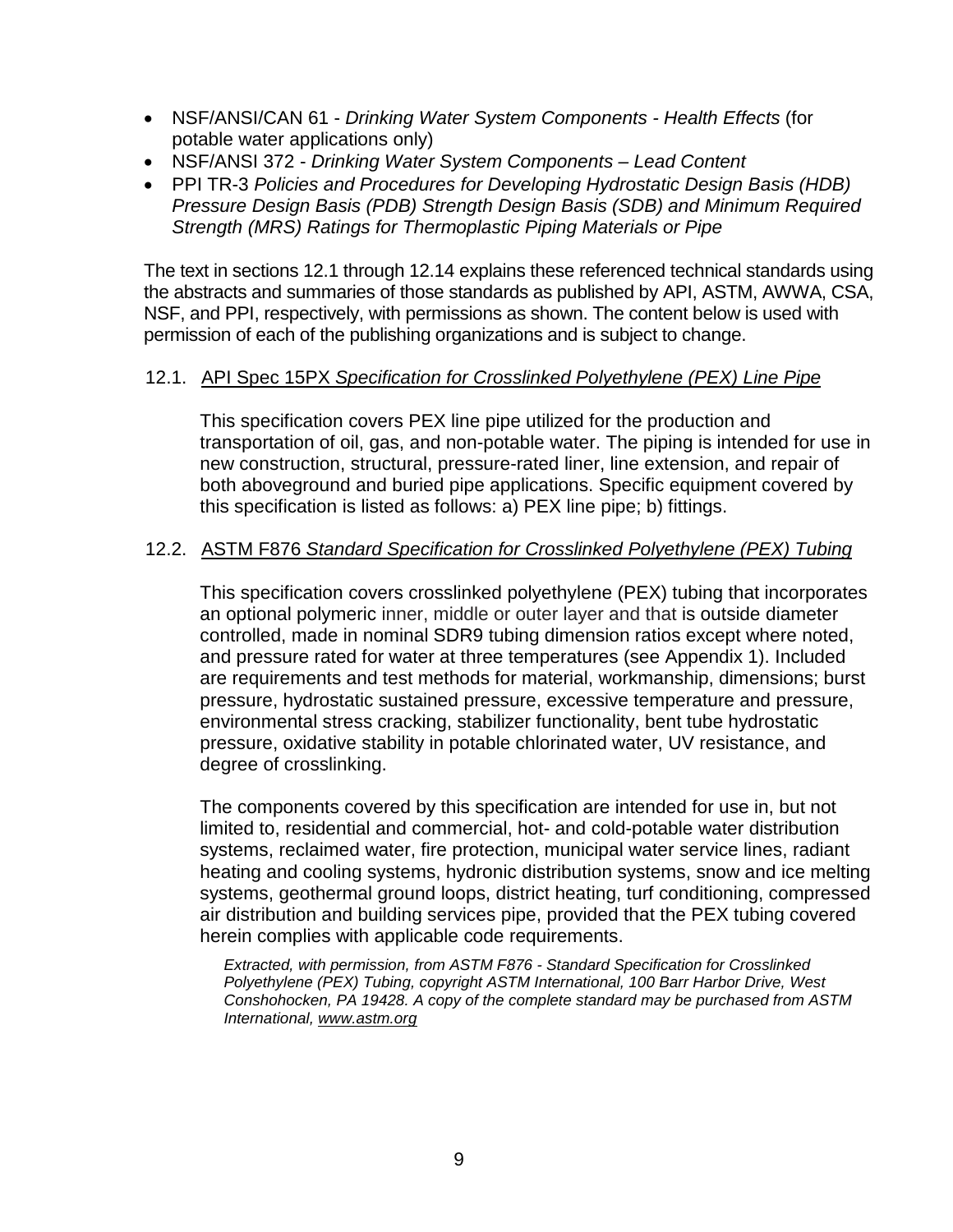12.3. ASTM F877 *Standard Specification for Crosslinked Polyethylene (PEX) Plastic Hot- and Cold-Water Distribution Systems*

This specification covers requirements, test methods, and marking requirements for system components when tested with nominal SDR9 crosslinked polyethylene tubing as a system. Systems are intended for 100 psi (0.69 MPa) water service up to and including a maximum working temperature of 180°F (82°C). Requirements and test methods are included for materials, workmanship, dimensions and tolerances, burst pressure, hydrostatic sustained pressure, excessive temperature and pressure, corrosion resistance, and thermocycling tests. The components covered by this specification are intended for use in, but not limited to, residential and commercial hot and cold potable water distribution systems or other applications such as reclaimed water, fire protection, municipal water service lines, radiant heating and cooling systems, hydronic distribution systems, snow and ice melting systems, geothermal ground loops, district heating, turn conditioning, compressor air distribution, and building services pipe.

*Extracted, with permission, from ASTM F877 - Standard Specification for Crosslinked Polyethylene (PEX) Plastic Hot- and Cold-Water Distribution Systems, copyright ASTM International, 100 Barr Harbor Drive, West Conshohocken, PA 19428. A copy of the complete standard may be purchased from ASTM International, [www.astm.org](http://www.astm.org/)*

12.4. ASTM F2023 *Standard Test Method for Evaluating the Oxidative Resistance of Crosslinked Polyethylene (PEX) Pipe, Tubing and Systems to Hot Chlorinated Water*

This test method describes the general requirements for evaluating the long-term, chlorinated water, oxidative resistance of cross-linked polyethylene (PEX) pipe or tubing produced in accordance with PEX specifications, such as Specification F876 or Specification F2788/F2788M by exposure to hot, chlorinated water. This test method outlines the requirements of a pressurized flow-through test system, typical test pressures, test-fluid characteristics, failure type, and data analysis. The oxidizing potential of the test-fluid specified in this test method exceeds that typically found in potable water systems across the United States.

*Extracted, with permission, from ASTM F2023 – Standard Test Method for Evaluating the Oxidative Resistance of Crosslinked Polyethylene (PEX) Pipe, Tubing and Systems to Hot Chlorinated Water, copyright ASTM International, 100 Barr Harbor Drive, West Conshohocken, PA 19428. A copy of the complete standard may be purchased from ASTM International, [www.astm.org](http://www.astm.org/)*

**NOTE 5**: Other known disinfecting systems (e.g. chlorine dioxide, ozone, and chloramines) are currently used for protection of potable water; however, free chlorine is the most common system in use today. Chloramines have been tested in comparison to free chlorine by PPI utilizing ASTM Test Method F2023 and found to be significantly less aggressive to PEX tubing. See PPI Statement A for more details. Disinfecting systems other than chlorine and chloramines have not been evaluated by this method.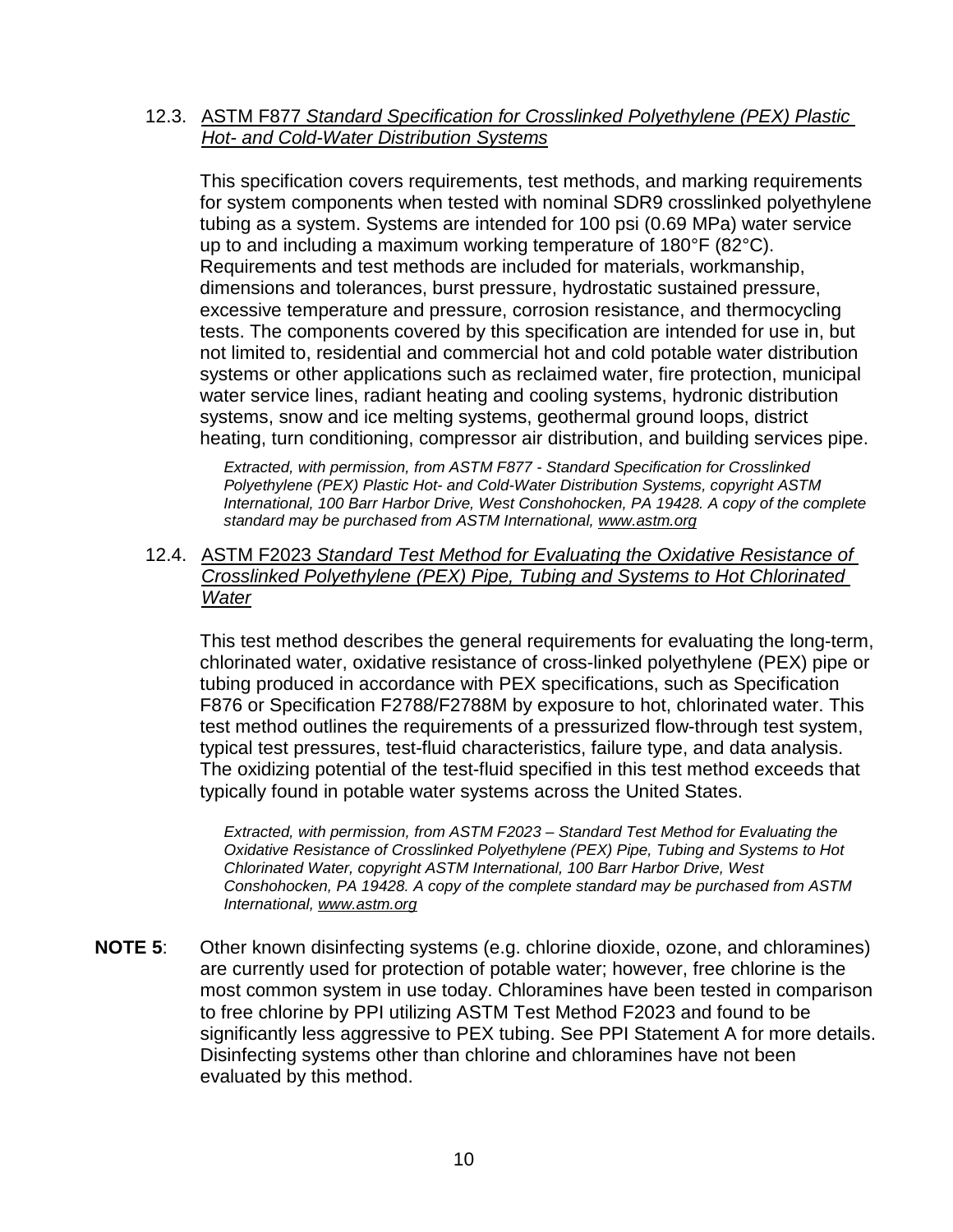## 12.5. ASTM F2657 *Standard Test Method for Outdoor Weathering Exposure of Crosslinked Polyethylene (PEX) Tubing*

This test method describes the procedure for exposing crosslinked polyethylene (PEX) tubing produced in accordance with Specification F876 to natural (sunlight) ultraviolet (UV) radiation and evaluating the effects of the exposure. This test method outlines the requirements for specimen size and preparation, exposure orientation, minimum UV exposure energy, post exposure testing and reporting.

*Extracted, with permission, from ASTM F2657 - Standard Test Method for Outdoor Weathering Exposure of Crosslinked Polyethylene (PEX) Tubing, copyright ASTM International, 100 Barr Harbor Drive, West Conshohocken, PA 19428. A copy of the complete standard may be purchased from ASTM International, [www.astm.org](http://www.astm.org/)*

### 12.6. ASTM F2788 *Standard Specification for Metric- and Inch-sized Crosslinked Polyethylene (PEX) Pipe*

This specification covers crosslinked polyethylene (PEX) pipe that is outside diameter controlled in metric pipe sizes of DN 16 to DN 1000 (approximate outside diameters of 16 mm to 1005 mm) and inch pipe sizes NPS 3 to NPS 54 (approximate outside diameters of 3.5 in. to 54 in.), made in nominal pipe dimension ratios, and pressure rated for water at three temperatures (see Appendix X1). Included are requirements and test methods for material, workmanship, dimensions, burst pressure, hydrostatic sustained pressure, excessive temperature- pressure, environmental stress cracking, stabilizer functionality, bent-pipe hydrostatic pressure, oxidative stability in potable chlorinated water, degree of crosslinking, and minimum operating temperature. Requirements for pipe markings are also given. The pipe covered by this specification is intended for pressure applications, such as, industrial and general-purpose pipelines, potable water pipelines, and fire–extinguishing pipelines.

*Extracted, with permission, from ASTM F2788 – Standard Specification for Metric- and Inch-sized Crosslinked Polyethylene (PEX) Pipe, copyright ASTM International, 100 Barr Harbor Drive, West Conshohocken, PA 19428. A copy of the complete standard may be purchased from ASTM International, [www.astm.org](http://www.astm.org/)*.

## 12.7. ASTM *F2829 Standard Specification for Metric- and Inch-Sized Crosslinked Polyethylene (PEX) Pipe Systems*

This specification covers performance requirements, test methods, and marking requirements for metric- and inch-sized fittings for use with Specification F2788/F2788M, F2905/F2905M, and F2968/F2968M PEX pipe. The following performance requirements are described for the fittings – 73°F (23°C) hydrostatic strength, 176°F (80°C) hydrostatic strength, short-term internal pressure resistance, resistance to tensile loads, cohesive resistance for electrofusion fittings at both the minimum and maximum recommended temperatures, impact resistance for saddle fittings, and leak tightness and pull out tests for mechanical fittings. The metric- and inch-sized components covered by this specification are intended for the above-ground and buried pressure piping applications, such as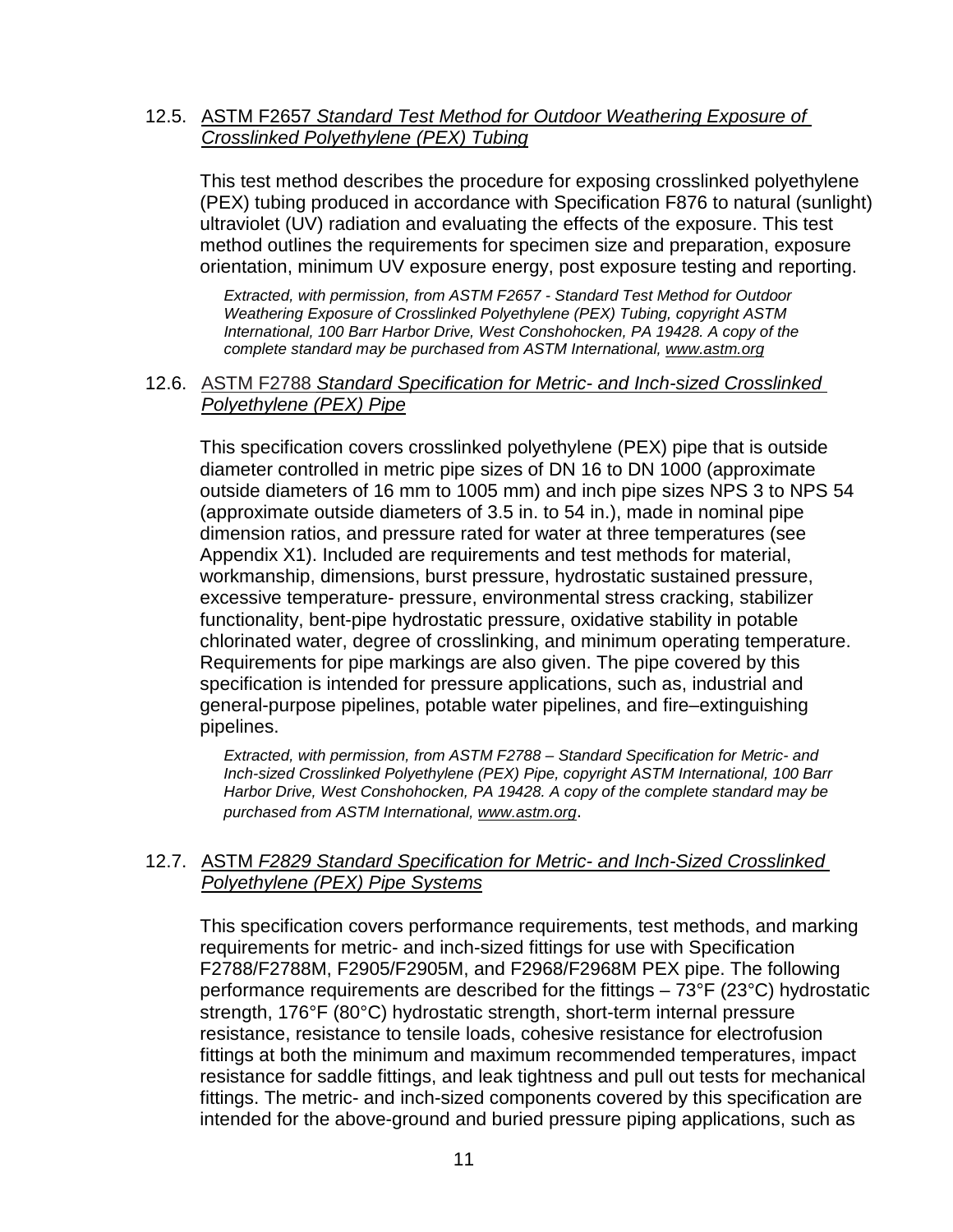industrial and general-purpose pipelines, potable water pipelines up to 140 °F [60 °C], and fire–extinguishing pipelines.

*Extracted, with permission, from ASTM F2829 - Standard Specification for Metric- and Inch-Sized Crosslinked Polyethylene (PEX) Pipe Systems, copyright ASTM International, 100 Barr Harbor Drive, West Conshohocken, PA 19428. A copy of the complete standard may be purchased from ASTM International, [www.astm.org](http://www.astm.org/)*

## 12.8. ASTM F2968 *Standard Specification for Crosslinked Polyethylene (PEX) Pipe for Gas Distribution Applications*

This specification covers outside diameter controlled, metric-sized and inch-sized black or yellow crosslinked polyethylene (PEX) pipe, made in pipe dimension ratios ranging from 6 to 17, and pressure rated for gas distribution. Included are requirements and test methods for material, workmanship, dimensions, burst pressure, hydrostatic sustained pressure, stabilizer functionality, bent-pipe hydrostatic pressure, degree of crosslinking, chemical resistance, minimum operating temperature and squeeze-off. Requirements for pipe markings are also given. The pipe covered by this specification is intended for buried gas distribution and gas transmission pressure piping applications.

*Extracted, with permission, from ASTM F2968 - Standard Specification for Crosslinked Polyethylene (PEX) Pipe for Gas Distribution Applications, copyright ASTM International, 100 Barr Harbor Drive, West Conshohocken, PA 19428. A copy of the complete standard may be purchased from ASTM International, [www.astm.org](http://www.astm.org/)*

## 12.9. AWWA C904 *Crosslinked Polyethylene (PEX) Pressure Pipe, ½ in. Through 3 in. for Water Service*

This standard describes crosslinked polyethylene (PEX) pressure tubing made from material having a standard PEX material designation code of PEX 1306, or higher, according to ASTM F876 and intended for use as underground potable water, reclaimed water, and wastewater service lines in sizes  $\frac{1}{2}$  in. through 3 in. that conform to a standard dimension ratio of SDR9. Tubing may include an optional polymeric outer layer. Included in this standard are criteria for classifying PEX plastic tubing materials, and a system of nomenclature, requirements, and test methods for materials and tubing. Methods of markings are given.

## 12.10. CSA B137.5 *Crosslinked Polyethylene Tubing Systems for Pressure Applications*

This Standard specifies requirements for crosslinked polyethylene (PEX) tubing systems that comprise tubing and fittings. Tubing covered by this Standard is made in Standard Dimensional Ratio 9 (SDR 9). Systems are pressure rated at three temperatures: 1105 kPa at 23°C, 690 kPa at 82°C, and 550 kPa at 93°C, with a maximum working pressure of 690 kPa at 82°C. Systems are intended for use in potable water distribution systems or other applications, including municipal water service lines, reclaimed water distribution, radiant panel heating and cooling systems, hydronic baseboard heating systems, snow and ice melting heating systems, building services piping, compressed air distribution, and ground source geothermal systems, provided that the PEX tubing systems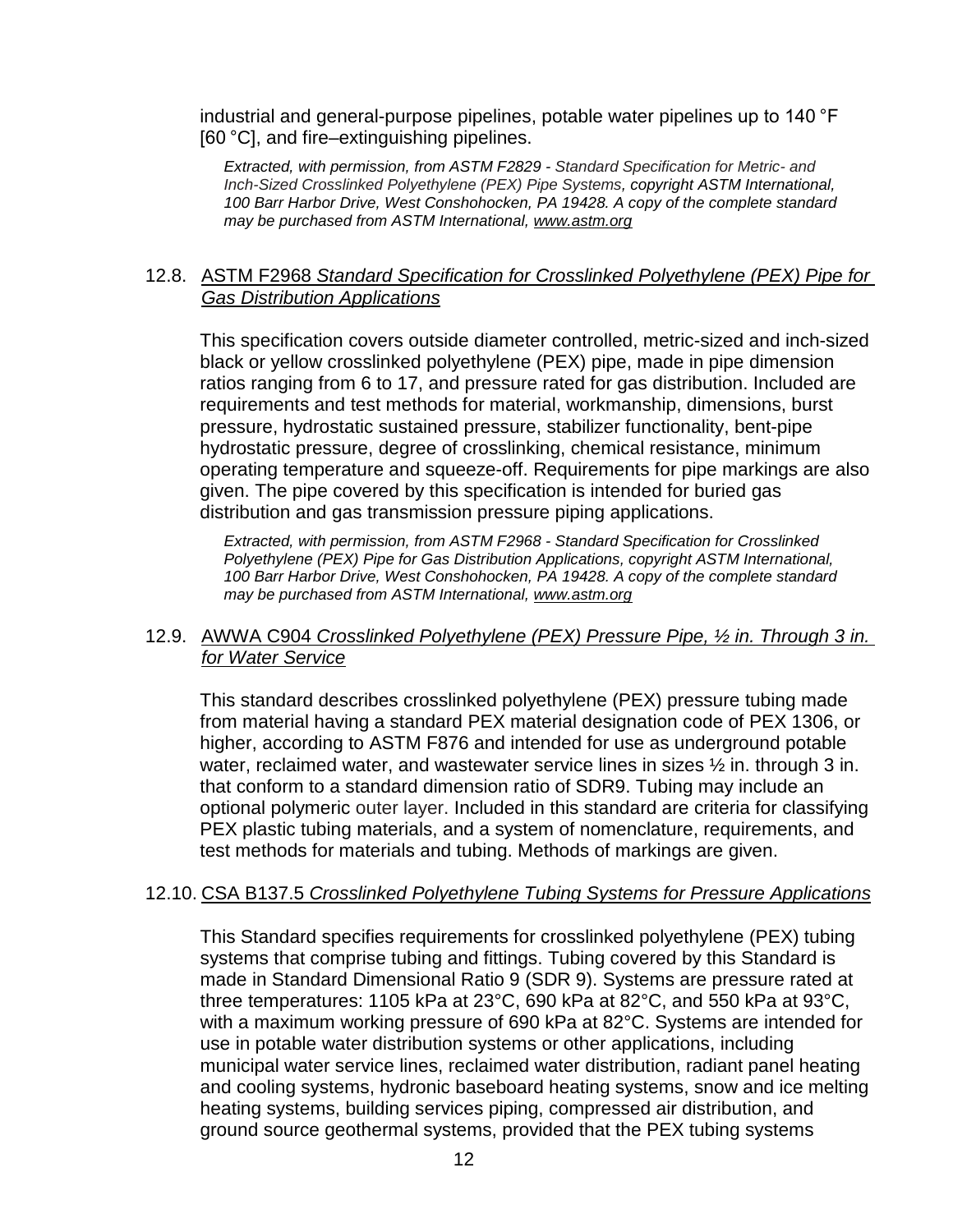covered herein comply with the applicable code requirements. Residential and commercial systems are included.

*With the permission of the Canadian Standards Association (operating as CSA Group), material is reproduced from* CSA Group standards, B137.5-20, Crosslinked polyethylene (PEX) tubing systems for pressure applications *which is copyrighted by CSA Group, 178 Rexdale Blvd, Toronto, ON, M9W 1R3. This reprinted material is not the complete and official position of CSA Group on the reference subjects, which is represented solely by each standard in its entirety. For more information or to purchase standards from CSA Group, please visit [http://shop.csa.ca/ o](http://shop.csa.ca/)r call 1-800-463-6727*

12.11. PPI TR-3 *Policies and Procedures for Developing Hydrostatic Design Basis (HDB) Pressure Design Basis (PDB) Strength Design Basis (SDB) and Minimum Required Strength (MRS) Ratings for Thermoplastic Piping Materials or Pipe*

This technical report presents the policies and procedures used by the HSB (Hydrostatic Stress Board) of the PPI (Plastics Pipe Institute) to develop recommendations of estimated long-term hydrostatic strength for commercial thermoplastic piping materials. Recommendations are published in PPI technical report TR-4 *PPI Listing of Hydrostatic Design Basis, and Hydrostatic Design Stress (HDS), Strength Design Basis (SDB), Pressure Design Basis (PDB) and Minimum Required Strength (MRS) Ratings for Thermoplastic Piping Materials or Pipe.*

Listings are developed from data submitted to the HSB by the manufacturer. These data are obtained according to the basic method outlined in ASTM D1598, "Standard Test Method for Time-to-Failure of Plastic Pipe Under Constant Internal Pressure." The general method used to evaluate the data is described in ASTM D2837, "Standard Test Method for Obtaining Hydrostatic Design Basis for Thermoplastic Pipe Materials," with additional requirements as specified in PPI TR-3.

TR-3 and TR-4 also provide the recommended pipe material designation codes for PEX materials. See Section 11.0 for details on PEX Material Designation Codes.

#### 12.12. NSF/ANSI 14 *Plastics Piping System Components and Related Materials*

This standard establishes minimum physical, performance, quality assurance, marking, and record keeping requirements for plastic piping components and related materials.

*Extracted, with permission, from* NSF/ANSI 14 Plastics Piping System Components and Related Materials*, copyright NSF International, 789 N. Dixboro Rd., Ann Arbor, MI 48105. A copy of the complete standard may be purchased from NSF International, [www.nsf.org](http://www.nsf.org/)*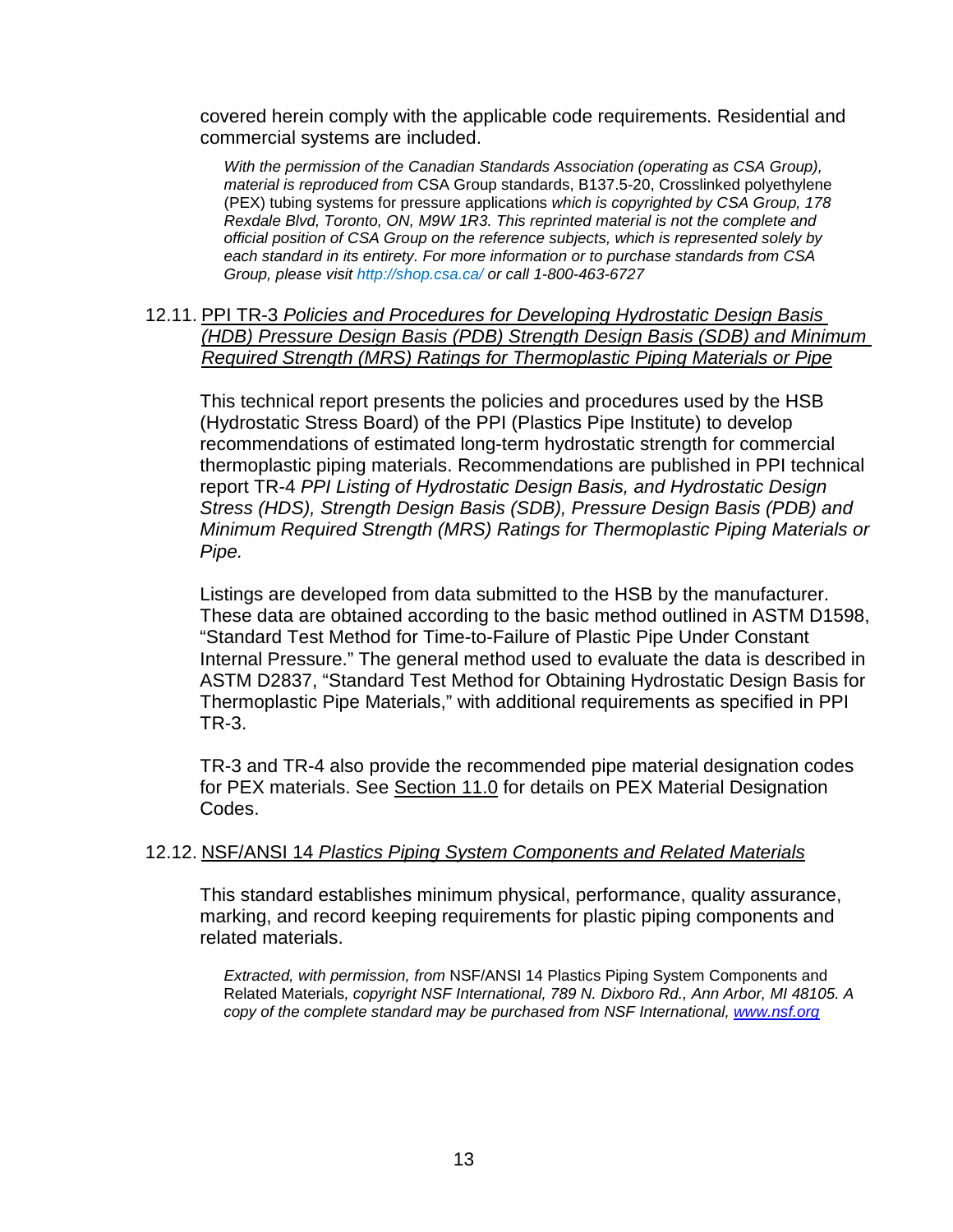## 12.13. NSF/ANSI/CAN 61 *Drinking Water System Components - Health Effects*

This standard is intended to cover specific materials or products that come into contact with drinking water, drinking water treatment chemicals, or both. The primary focus of the standard is on contaminants or impurities imparted indirectly to drinking water.

PEX tubing used in the transport of potable water must be marked "POTABLE" or have the seal of a lab that has evaluated the tubing against the requirements of NSF/ANSI/CAN Standard 61.

*Extracted, with permission, from* NSF/ANSI/CAN 61 Drinking Water System Components - Health Effects*, copyright NSF International, 789 N. Dixboro Rd., Ann Arbor, MI 48105. A copy of the complete standard may be purchased from NSF International, [www.nsf.org](http://www.nsf.org/)*

#### 12.14. NSF/ANSI 372 *Drinking Water System Components – Lead Content*

This standard establishes procedures for the determination of lead content based on the wetted area of products. This standard applies to any drinking water system component that conveys or dispenses water for human consumption through drinking or cooking.

*Extracted, with permission, from* NSF/ANSI 372 Drinking Water System Components – *Lead Content, copyright NSF International, 789 N. Dixboro Rd., Ann Arbor, MI 48105. A copy of the complete standard may be purchased from NSF International, [www.nsf.org](http://www.nsf.org/)*

## <span id="page-16-0"></span>13.0 PEX FITTINGS

Several PEX tubing manufacturers have developed a unique fitting system, but each of these joining technologies must deliver the same minimum performance as specified in PEX system standards ASTM F877 and CSA B137.5. Many of these fitting systems are also described in their own ASTM standard specifications, covering everything from acceptable materials and dimensions to assembly procedures and performance testing.

The method of connection should comply with the tubing manufacturer's recommendations and instructions. Fittings are regulated to comply with performance and material criteria from recognized standards. They should be marked by a certified third-party agency such as CSA, IAPMO, ICC, NSF, UL, or other third-party testing and listing agency.

It is the responsibility of each PEX tubing manufacturer to test and certify their tubing with each of the fitting systems that they chose to recommend for use with their tubing, when tested as a system according to the standard ASTM F877 or CSA B137.5. Then, the tubing manufacturer indicates the certified fitting system/s that they recommend for use with their tubing on the print line (markings). Not every PEX tubing manufacturer allows their tubing to be used with every fitting. Consult your tubing manufacturer for acceptable methods.